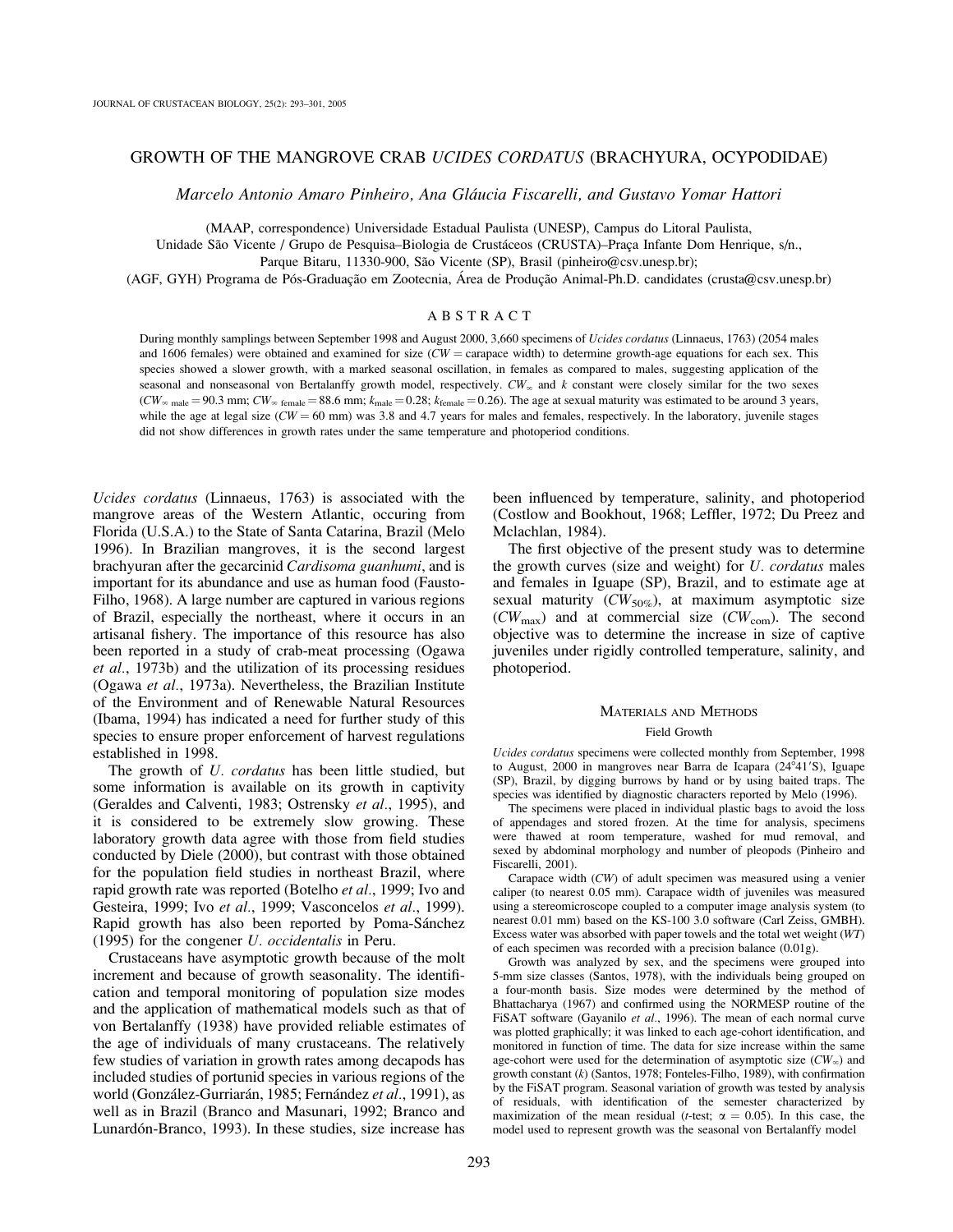$$
(CW_t = CW_{\infty} \left[ 1 - e^{-k\Delta t - (Ck/2\pi)\{sen[2\pi(t-t_s)] - sen[2\pi(t_0-t_s)]\}} \right]),
$$

and in the opposite case, the model used was the nonseasonal von Bertalanffy model

$$
(CW_t = CW_{\infty}[1 - e^{-k\Delta t}]),
$$

which have the following parameters:  $CW_t =$  carapace width at time t;  $CW_{\infty}$  = asymptotic size of the growth curve,  $k =$  growth constant (in years);  $C =$  constant of the amplitude of seasonal growth oscillation (ranging from  $0 =$ low seasonal influence, to  $1 =$ high seasonal influence;  $WP =$  parameter calculated for the period of lowest growth rate (Winter Point); and  $t<sub>s</sub>$  = seasonal oscillation parameter, calculated by  $t<sub>s</sub>$  = WP–0.5.

Because U. cordatus has an insignificant hatching size, the initial age  $(t<sub>0</sub>)$  was not considered in the growth model (Fonteles-Filho, 1989), although it was determined for the first juvenile stage  $(t_{\text{II}})$  (CW<sub>II</sub> = 1.51 mm according to Diele, 2000) using the growth curves for each sex. According to Moreau (1987) and D'Incao et al. (1993), the similarity of these ages validates the use of the von Bertalanffy model to represent growth during the larval phase.

Maximum age or longevity  $(t_{\text{max}})$  was estimated by the equation of Taylor (1958):  $t_{\text{max}} = (3/k) + t_0$ , where k is the growth constant and  $t_0$  the initial age (in years). Because this equation does not consider the time of larval development (from hatching to the first juvenile stage), this value was added to the analyses. Longevity was also determined by the inverse formula of the von Bertalanffy for  $CW_{99\%}$ , and by the size of the largest specimens of each sex captured, and the two methods were compared.

The maximum size  $(CW_{\text{max}})$  of males and females in the field was compared to the confidence interval of the extreme values per each sample (FiSAT;  $\alpha$  = 0.05). Ages at maximum size (CW<sub>max</sub>), at minimum legal size for the commercial fishery  $(CW_{\text{com}})$ , and at the beginning of functional maturity  $(CW<sub>mf</sub>)$  were also estimated. In the last case, the sizes of 51.3 mm for males and of 43.0 mm for females were used, as established by Hattori (2002).

The weight growth curve was established by determining the asymptotic weight of each sex  $(WT_{\infty})$  with the substitution of  $CW_{\infty}$  in the equations  $WT_{\text{male}} = 0.0004CW^{2.99}$  and  $WT_{\text{female}} = 0.0007CW^{2.86}$  determined by Pinheiro and Fiscarelli (2001). The weight growth curve as a function of age was established for each sex using

$$
WT_{t} = WT_{\infty} \left[ 1 - e^{-k\Delta t - (Ck/2\pi)\{sen[2\pi(t-ts)] - sen[2\pi(t0-ts)]\}} \right]^{b}
$$

(seasonal growth) and  $WT_t = WT_{\infty}$  [1 – e<sup>-k $\Delta t$ </sup>]<sup>b</sup> (non-seasonal growth), where:  $WT_t$  is weight at age t,  $WT_{\infty}$  is asymptotic weight, b is the allometric growth constant obtained for the WT/CW ratio, and the remaining terms have been defined earlier. The growth and weight performance rates were calculated for each sex by the equations  $\Phi = \log_{10}(k) + 2/3 \cdot \log_{10}(WT_{\infty})$  and  $\Phi' = \log_{10}(k) + 2 \cdot \log_{10}(CW_{\infty})$ , respectively.

Published information on the cephalothoracic size of males and females of U. cordatus from different Brazilian locations, and parameters of the growth curves and performance indices, were compared to determine possible influence of latitude on growth.

#### Growth in the Laboratory

Young *U. cordatus* specimens were captured in the same mangrove area during the period from December 1999 to September 2000 and placed in individual 100-mL acrylic flasks containing  $15 \pm 1\%$  salinity water, treated with 0.02% potassium phenoxymethylpenicillin. The flasks were stored in a climatic chamber under controlled temperature ( $27 \pm 2^{\circ}$ C) and photoperiod (12h:12h) conditions, with constant aeration. Each flask contained a PVC tube  $(2 \text{ cm} \times 1.3 \text{ cm} \text{ diameter})$  to be used by the animal as shelter.

The animals were fed small portions of fish muscle daily, with ground eggshells added for the specimens in postmolt; ecdysis and mortality were recorded daily. Exuviae and dead specimens were preserved in glycerinated alcohol (1:1) for later CW measurement with a stereomicroscope coupled to a computer image analysis system using the KS-100 3.0 program (Carl Zeiss, GMBH). Analysis of size increase was conducted using all data obtained during the study period, while molting frequency analyses (MF) were calculated using data from crabs that molted at least twice. Molt frequency (MF), metric increment, and percent size increase  $(\Delta CW)$  were recorded for each specimen, and the means for each 3-mm size class were established. The data for each parameter were analyzed with ANOVA in a fully randomized design with a different number of replicates, and the means were compared by the Tukey's test ( $\alpha$  = 0.05).

#### **RESULTS**

## Growth in the Field

A total of 3660 U. cordatus specimens (2054 males and 1606 females) were obtained from September 1998 to August 2000. Grouping crabs into size classes at 4-month intervals revealed polymodal population size-structure, with two to three normal curves for each time period (Figs. 1, 2). Monitoring temporal shifts of the modal values for each sex revealed two to three annual age-cohorts for males (Fig. 2A) and females (Fig. 2B).

The ordered pairs of the  $CW_{t+\Delta t}/CW$  ratio for each sex were subjected to linear regression analysis and the following equations were obtained:  $CW_{t+\Delta t} = 9.66 +$  $0.88CW$  ( $n = 11$ ;  $r^2 = 0.96$ ;  $P < 0.01$ ) for males and  $CW_{t+\Delta t} = 8.37 + 0.86CW$  (*n* = 10;  $r^2 = 0.86$ ; *P* < 0.01) for females. The linearity of these equations confirms the possibility of using the von Bertalanffy model. The goodness of fit of the equation for females was lower than for males because of two ordered pairs with an extremely high weight increase that occurred during the transition from the September–December to the January–April four-month periods (see Fig. 3B). When these two points were removed from the analysis, the fit of the regression line was increased  $(r^2 = 0.95)$ , indicating a certain seasonality for female growth. This was confirmed by the greater amplitude of oscillation of female seasonal growth when the spring/ summer semester was compared with the fall/winter semester  $(C \geq 1.0)$ , whereas this amplitude was smaller for males ( $C < 0.3$ ). Therefore, the nonseasonal model was used for male growth, while the seasonal model was used for females ( $WP = 0.324$  and  $C = 1$ ).

The growth curves for males and for females were expressed by the equations  $CW_t = 90.32[1 - e^{-0.28t}]$  and  $CW_t = 88.55[1 - e^{-0.26t - 0.04\frac{1}{2}\{sen[2\pi(t+0.18)] - sen[2\pi(0.18)]\}}],$ respectively (Fig. 4), and the growth rate  $(k = 0.28)$  and asymptotic size of males ( $CW_\infty = 90.32$  mm) were similar to those for females ( $k = 0.26$  and  $CW_{\infty} = 88.55$  mm).

The age estimated for the first juvenile stage of male U.  $cordatus$  ( $t_{JI}$ ) was 22 days (0.0602 years), slightly higher than that for females (19 days  $= 0.052$  years). Longevity  $(t_{\text{max}})$  calculated by the method of Taylor (1958) was estimated at 10.8 years for males and 11.6 years for females, corresponding to maximum sizes  $(CW_{\text{max}})$  of 83.5 and 77.9 mm, respectively. Considering the size of the largest specimens captured ( $CW_{\text{male}} = 83.4 \text{ mm}$  and  $CW_{\text{female}} =$ 78.1 mm), longevity was slightly lower (9.2 and 8.3 years), and increased to 16.5 and 17.4 years when sizes corresponding to 99% of the asymptotic size  $(CW_{99\%})$  were used. According to the FiSAT program, the maximum predicted size was 86.9 mm (84.7  $\leq$  CW  $\leq$  89.1 mm; P  $\leq$ 0.05) for males and 79.2 mm (75.1  $\leq$  CW  $\leq$  83.2 mm;  $P < 0.05$ ) for females, with longevity estimated at 11.8 and 8.7 years, respectively.

Functional maturity occurred at 2.8 years in females and at 3 years in males, with a mean age of 2.9 years. The minimum capture size in Iguape, established at 60 mm by the Ibama Law 122/2001, occurred at 3.8 years in males and at 4.7 years in females, corresponding to 42% and 55.4% of the maximum longevity for the species, respectively.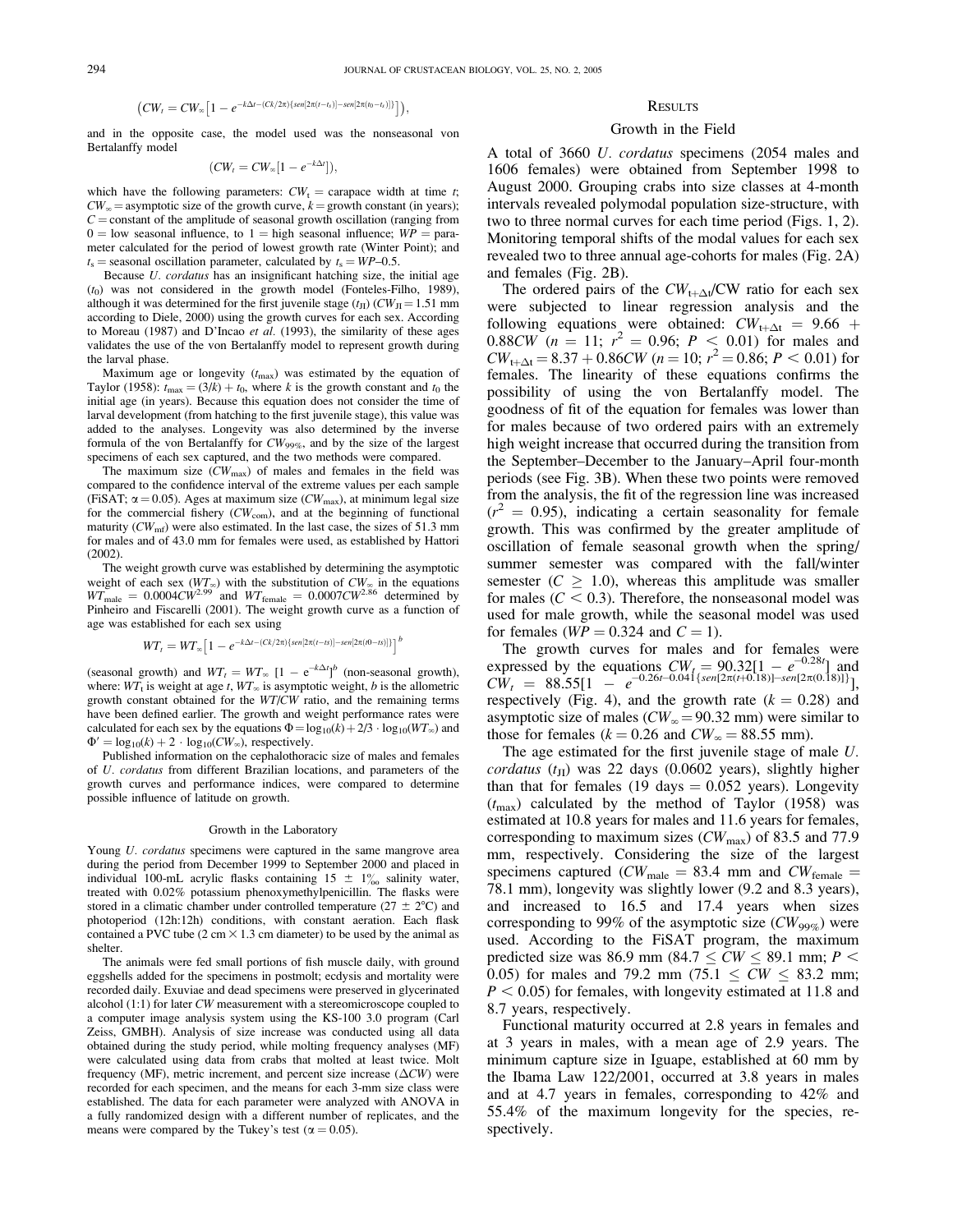

Fig. 1. *Ucides cordatus* (Linnaeus, 1763). Frequency distribution of males (A) and females (B) into size classes (CW = carapace width) during the study period at Iguape (SP), Brazil.

Weight growth curves for males  $(WT = 281.74[1 - \frac{0.28t}{2.99})$  and females  $(WT = 259.45[1 - \frac{0.28t}{2.99})$  $e^{-0.28t}]$ <sup>2.99</sup>) and females  $(WT) = 259.45[1$  $e^{-0.26t-0.04\int \{sen[2\pi(t+0.18)]sen[2\pi(0.18)]\}}$ <sup>2.86</sup>) indicate a maximum weight relative to maximum age  $(t_{\text{max}})$  of 222.38 g and 180.39 g, respectively (Fig. 4).

The size growth performance index differed little between sexes ( $\Phi'_{\text{males}} = 1.36$  and  $\Phi'_{\text{females}} = 1.31$ ), as also observed for the weight growth performance index ( $\Phi_{\text{males}} = 1.08$  and  $\Phi_{\text{females}} = 1.02$ ).

## Growth in the Laboratory

From December 1999 to September 2000, a total of 49 juvenile specimens were captured, with size range from 2.75 mm to 19.38 mm *CW* (9.61  $\pm$  3.35 mm), and no significant difference was observed between the monthly mean CW values.

In the present study, 59.2% of the specimens kept in the laboratory died after capture. Of the 20 remaining specimens,  $65.0\%$  underwent one molt  $(n = 13)$ ,  $25.0\%$ underwent two molts  $(n = 5)$ , and only 10.0%  $(n = 2)$ underwent three molts during the experiment.

Twenty-five measurements for the analysis of increase in size as a function of time were obtained. Mean size increment (mm and percent), and molt frequency (days) per size class did not differ significantly from one another, although this occurred among the mean CW values ( $P < 0.05$ ) (Table 1). For the variation in size analyzed (5.63 mm to 13.00 mm), the individuals had a mean increase in size of 0.52 mm (0.12 mm to 1.50 mm), with a 5.6% mean rate in increase in size (1.5% to 17.5%). Ecdysis occurred on average every 74 days (2.5 months), ranging from 28 d to 128 d.

## Discussion

### Growth in the Field

In crustaceans, growth and reproduction are antagonistic processes competing for the same energy resources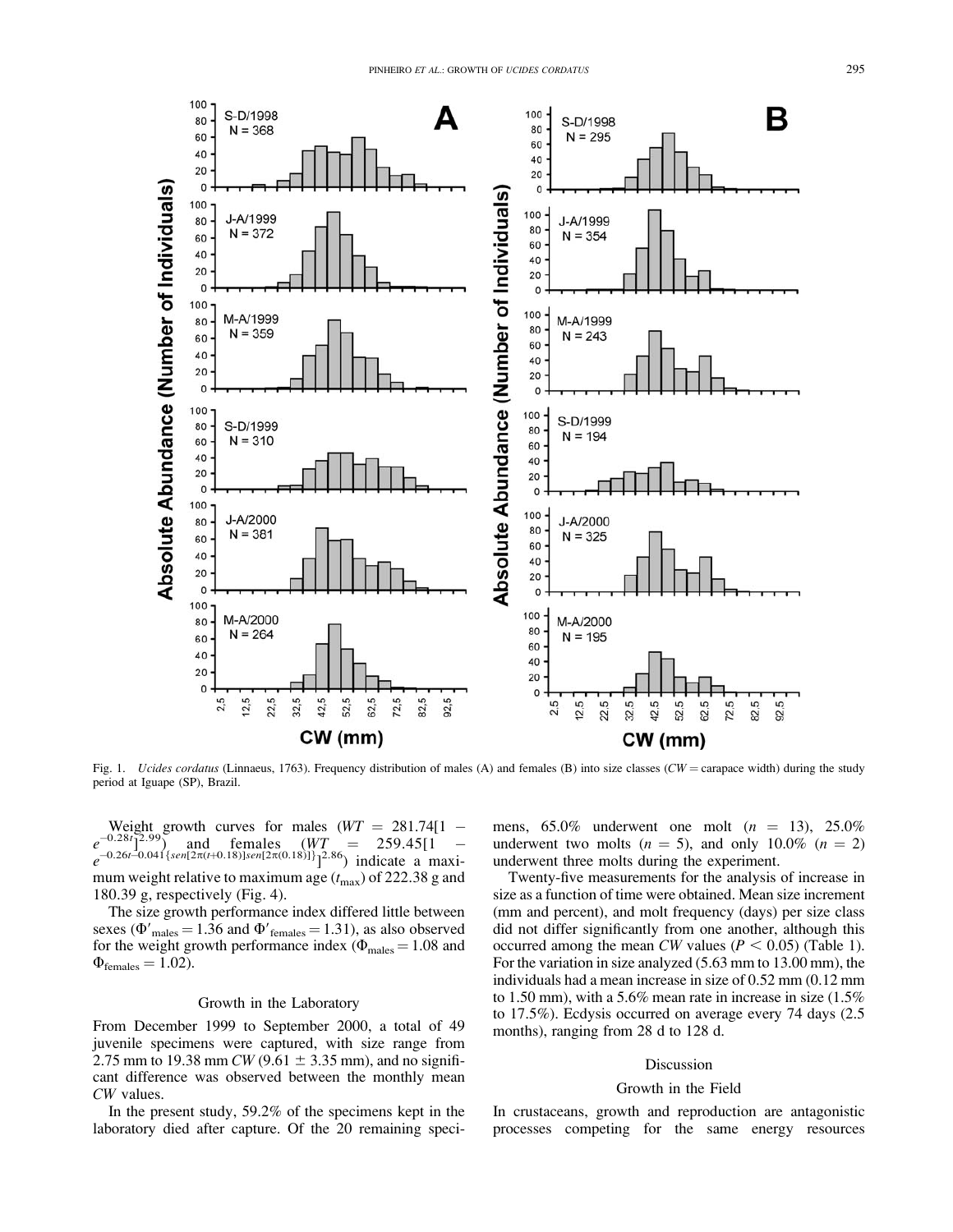

Fig. 2. Ucides cordatus (Linnaeus, 1763). Age-cohorts of males (A) and females (B) during the study period at Iguape (SP), Brazil ( $CW =$  carapace width; points  $=$  means; vertical lines  $=$  standard deviations).



Fig. 3. Ucides cordatus (Linnaeus, 1763). Adjustment of the von Bertalanffy curve to the empirical points between cephalothoracic width  $(CW)$  and age for males (A = nonseasonal model) and females (B = seasonal model), during the study period, at Iguape (SP), Brazil (a = size at functional maturity; b = minimum legal size for harvest,  $CW$  60.0 mm; c = longevity or estimated  $CW_{\text{max}}$ ; d = commercial size at Iguape,  $CW$  80.0 mm).



Fig. 4. Ucides cordatus (Linnaeus, 1763). Adjustment of the von Bertalanffy curve to the empirical points between total wet weight (WT) and age for males ( $A =$  nonseasonal model) and females ( $B =$  seasonal model), during the study period, at Iguape (SP), Brazil ( $a = size$  at functional maturity;  $b =$  minimum legal size for harvest, CW 60.0 mm; c = longevity or estimated  $CW_{\text{max}}$ ; d = commercial size at Iguape, CW 80.0 mm).

(Hartnoll, 1985). Thus, the energy demand for reproduction may interrupt the sequence of molts necessary for somatic growth, an obligatorily event occurring in females during egg incubation and in males during courtship and copulation.

In the Infraorder Brachyura, adult males usually reach a larger size and higher weight than adult females. For U. cordatus this size difference was small (males, 80–85 mm CW; females, 75–80 mm CW), as shown by the data obtained for various Brazilian locations (Tables 2 and 3). This sex dimorphism in size is more marked in aquatic brachyurans than in semiterrestrial and terrestrial ones and has an adaptive function of protection against predators that male crabs of some aquatic species provide for females during or after copulation, when the female's exoskeleton is still decalcified (Hartnoll, 1969; Gleenson, 1991; Pinheiro and Fransozo, 1999).The asymptotic size estimated for U. cordatus was slightly larger than that of the largest specimens captured in Iguape ( $CW_{\text{males}} = 83.4 \text{ mm}$ ;  $CW_{\text{females}} = 78.1 \text{ mm}$ , corresponding to a 7.6% difference for males and an 11.8% difference for females. These sizes are confirmed when compared to the maximum size of this species at locations close to Iguape (see Tables 2 and 3), with a reduction of this difference to 5.0% (males) and 7.1% (females) when compared with 95%  $CW_{\infty}$ . Similar percent differences (0.7% to 9.8%) were also observed by others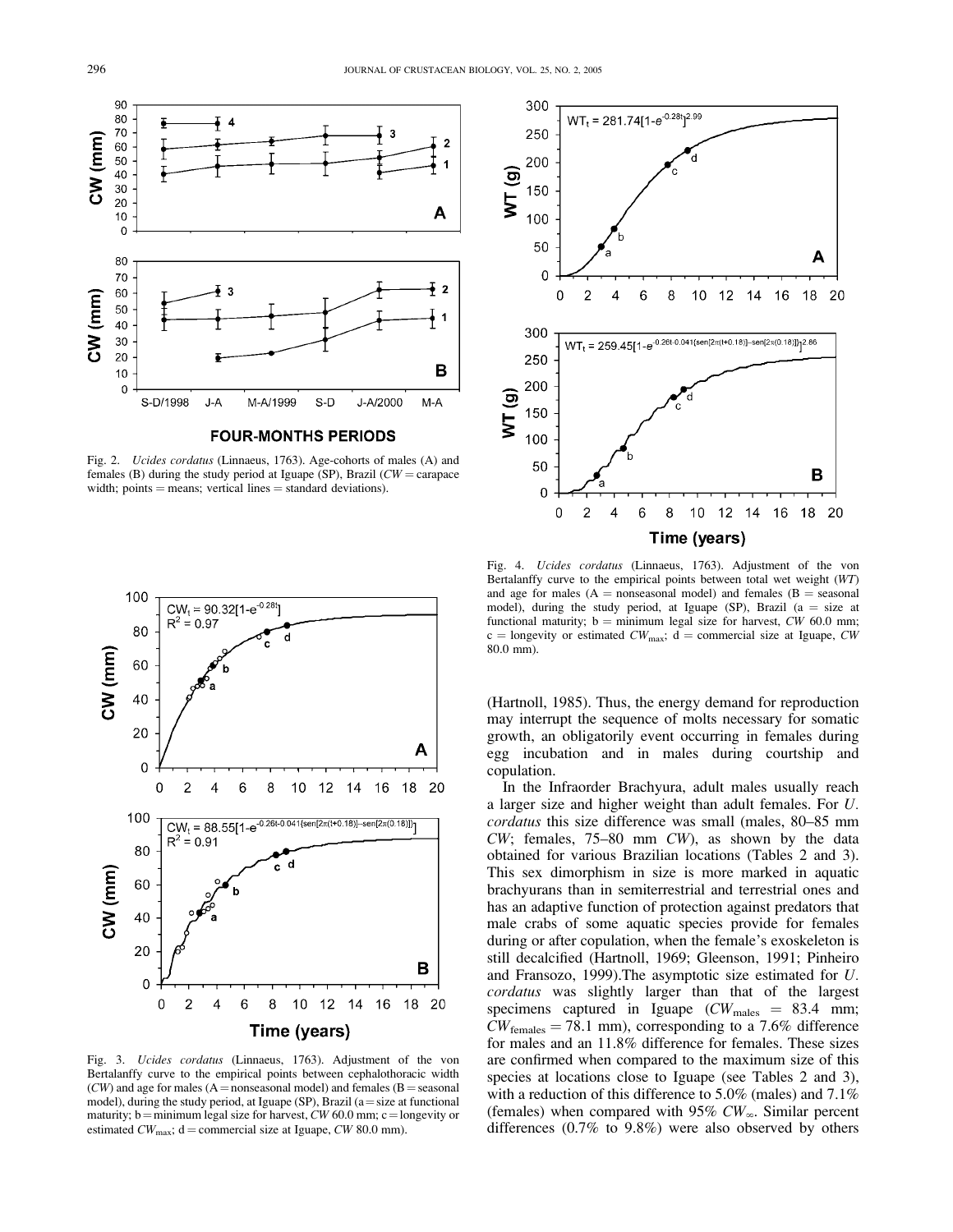| CLASS CW<br>(mm) |    |       | $CW$ (mm) |                    | $\triangle CW$    |                   | MF |                            |  |
|------------------|----|-------|-----------|--------------------|-------------------|-------------------|----|----------------------------|--|
|                  | n  | Min.  | Max.      | $\bar{x} \pm s$    | mm                | Percent           | n  | (days)                     |  |
| $5 - 8$          |    | 5.63  | 8.00      | $7.36 \pm 0.45$ a  | $0.36 \pm 0.32$ a | $4.66 \pm 3.49$ a |    | $64 \pm 19$ a <sup>*</sup> |  |
| $8 - 11$         |    | 8.12  | 10.88     | $9.44 \pm 0.97$ b  | $0.60 \pm 0.47$ a | 6.21 $\pm$ 4.88 a |    | $81 \pm 21 a$              |  |
| $11 - 14$        |    | 11.50 | 13.00     | $12.17 \pm 0.56$ c | $0.71 \pm 0.46$ a | $5.70 \pm 3.50$ a |    | $75 \pm 42$ a              |  |
| Total            | 25 | 5.63  | 13.00     | $9.26 + 2.07$      | $0.52 \pm 0.38$   | $5.55 \pm 4.07$   | 20 | $74 \pm 25$                |  |

Table 1. *Ucides cordatus* (Linnaeus, 1763). Growth of juveniles reared in the laboratory according to size class ( $n =$ number analyzed; Min = minimum carapace width; Max = maximum carapace width;  $\bar{x}$  = mean; s = standard deviation;  $\Delta CW$  = increase in size; MF = molt frequency).

\* Means for the same parameter followed by the same letter did not differ significantly ( $P > 0.05$ ).

(Tables 3, 4) when comparing the estimated parameter to the size observed in the field.

The growth rates and the data concerning increase in size obtained in the present study indicate an extremely slow growth for U. cordatus, confirming the results obtained by Geraldes and Calventi (1983), Ostrensky et al. (1995), and Diele (2000). These results, however, contrast with those reported by Ivo et al. (1999), Vasconcelos et al. (1999), and Monteiro and Coelho-Filho (2000), who obtained  $k$  values five-fold higher, on average, than those obtained in the present study. In view of this wide variation, mainly between close latitudes (see Table 4), we may deduce a possible error in the determination of this parameter. In addition, the longevity values obtained in the studies indicating a slow growth for U. cordatus were extremely high. Fonseca (1998) stated that the  $k$  constant has been underestimated in studies on crustaceans, with a consequent overestimate of longevity to biologically unreasonable maximum values. However, our study consistently indicated slow growth, both in the field and in the laboratory, as well as reduced molting frequency and an increase in size as a function of time, suggesting that our estimates are correct.

According to Fonseca (1998), the absence of structures in crustaceans that may be used to estimate age (e.g., otoliths and scales) requires that growth analyses be based on frequency distribution in size classes, requiring greater biological knowledge and experience on the part of the investigator. Temporal simulations of the life cycle of the species are important to ensure reliability of results. Ucides cordatus has seasonal reproduction, with ovigerous females occurring only between November and March. Larval and eclosion recruitment follow a lunar (Diele, 2000) or semilunar schedule (Freire, 1998), permitting the prediction of subsequent biological events. Thus, a female that extrudes her eggs at the end of November will have larval and eclosion recruitment associated with the new or full moon of the following month (Diele, 2000), with the following hypothetical chronologic sequence: spawning (November 27, 1998) + full embryonic development at  $25^{\circ}$ C (15 days according to Pinheiro and Hattori, 2003;

Table 2. Ucides cordatus (Linnaeus, 1763). Review of variation in cephalothoracic width (CW) and total wet weight (WT) of males from various Brazilian locations ( $\bar{x}$  = mean;  $s$  = standard deviation).

|                                     |                         |                           |                  |      | $CW$ (mm) |                 | WT(g)            |                          |        |                  |  |
|-------------------------------------|-------------------------|---------------------------|------------------|------|-----------|-----------------|------------------|--------------------------|--------|------------------|--|
| Author (year)                       | Locality                | Latitude                  | $\boldsymbol{n}$ | Min. | Max.      | $\bar{x} \pm s$ | $\boldsymbol{n}$ | Min.                     | Max.   | $\bar{x} \pm s$  |  |
| Alcantara-Filho (1982)              | Pará River (PA)         | $00^{\circ}43'$ S         | 10               | 75.0 | 89.4      | $84.4 \pm 3.8$  |                  |                          |        |                  |  |
| Alcantara-Filho (1982)              | Marcanã River (PA)      | $00^{\circ}45'$ S         | 60               | 41.0 | 82.5      | $59.1 \pm 9.9$  |                  |                          |        |                  |  |
| Diele (2000)                        | Caeté River (PA)        | $01^{\circ}00^{\prime}$ S | 2487             | 17.0 | $87.5***$ | 60.8            | 2487             | 5.0                      | 245.0  | $92.5 \pm 48.6$  |  |
| Alcantara-Filho (1982)              | Pau Deitado River (MA)  | $02^{\circ}30^{\prime}S$  | 69               | 23.4 | 79.3      | $61.7 \pm 12.4$ |                  |                          |        |                  |  |
| Castro (1986)                       | São Luís (MA)           | $02^{\circ}35^{\prime}S$  | $\qquad \qquad$  | 31.0 | 82.6      | 69.1            |                  |                          |        |                  |  |
| Ivo et al. (1999)                   | Parnaíba River (PI)     | $02^{\circ}48'$ S         | 2807             | 23.4 | 89.8      | $58.9 \pm 9.5$  | 1684             | 8.0                      | 284.0  | $87.1 \pm 38.6$  |  |
| Alcantara-Filho (1982)              | Portinho River (PI)     | $02^{\circ}55'$ S         | 65               | 45.7 | 77.6      | $64.7 \pm 7.4$  |                  |                          |        |                  |  |
| Costa (1972)                        | Caucaia (CE)            | $03^{\circ}40'$ S         | 976              | 27.0 | 74.0      | 55.4            | 976              | 9.0                      | 184.0  | 77.8             |  |
| Alcantara-Filho (1978)              | Ceará River (CE)        | $03^{\circ}40'$ S         | 796              | 44.0 | 81.0      | $60.3 \pm 5.8$  |                  |                          |        |                  |  |
| Alcantara-Filho (1982)              | Ceará River (CE)        | $03^{\circ}40^{\prime}S$  | 45               | 30.9 | 71.4      | $49.2 \pm 12.6$ |                  |                          |        |                  |  |
| Mota-Alves (1975)                   | Caucaia (CE)            | $03^{\circ}40^{\prime}S$  | 229              | 46.7 | 61.0      |                 |                  |                          |        |                  |  |
| Vasconcelos et al. (1999)           | Curimatau River (RN)    | $06^{\circ}20'$ S         | 1579             | 29.0 | 82.0      | $60.8 \pm 9.9$  | 1380             | 9.0                      | 240.0  | $10.11 \pm 49.4$ |  |
| Alcantara-Filho (1982)              | Canal Santa Cruz (PE)   | $07^{\circ}49'$ S         | 62               | 32.5 | 85.4      | $68.7 \pm 13.1$ |                  |                          |        |                  |  |
| Botelho et al. (1999)               | Formoso River (PE)      | $08^{\circ}42'$ S         | 426              | 22.8 | 79.5      | $51.9 \pm 10.3$ | 1684             | 8.0                      | 284.0  | $87.1 \pm 38.6$  |  |
| Botelho et al. (1999)               | Ilhetas River (PE)      | $08^{\circ}48'$ S         | 483              | 14.1 | 76.1      | $44.6 \pm 11.7$ | 331              | 1.2                      | 173.4  | $44.6 \pm 29.0$  |  |
| Monteiro and Coelho-Filho<br>(2000) | Paripe River (PE)       | $07^{\circ}45'$ S         | 231              |      |           | $46.4 \pm 11.2$ | 231              | $\overline{\phantom{0}}$ |        | $52.9 \pm 34.3$  |  |
| Alcantara-Filho (1982)              | Mundaú Lagoon (AL)      | $09^{\circ}42'$ S         | 49               | 29.4 | 77.0      | $53.7 \pm 8.7$  |                  |                          |        |                  |  |
| Alcantara-Filho (1982)              | Pomonga River (SE)      | $10^{\circ}40'$ S         | 58               | 29.7 | 82.2      | $52.8 \pm 11.6$ |                  |                          |        |                  |  |
| Souza (1999)                        | Sepetiba Bay (RJ)       | $22^{\circ}55'$ S         | 177              | 35.5 | 89.5      |                 |                  |                          |        |                  |  |
| Souza and Oshiro (1996)             | Barra de Guaratiba (RJ) | $23^{\circ}04^{\prime}S$  |                  | 41.6 | 89.5      |                 |                  |                          |        |                  |  |
| Present Study                       | Iguape (SP)             | $24^{\circ}41'$ S         | 1522             | 16.7 | 83.4      | $50.5 \pm 11.1$ | 1522             | 2.1                      | 259.1  | $64.3 \pm 43.2$  |  |
| Nakamura (1979)                     | Paranaguá Bay (PR)      | $25^{\circ}33^{\prime}S$  | 422              | 38.3 | 71.5      |                 |                  |                          |        |                  |  |
| <b>Branco</b> (1993)                | Itacorubi (SC)          | $27^{\circ}35'$ S         | 142              | 53.0 | 96.0      |                 | 142              | $77.0*$                  | 383.8* |                  |  |
| Total                               |                         |                           | 12,695           | 14.1 | 96.0      |                 | 10,437           | 1.2                      | 383.8  |                  |  |

\* Data interpreted by graphical methods; \*\*Mentions one specimen with  $CW = 91$  mm obtained from the analysis of specimens sold by fishermen.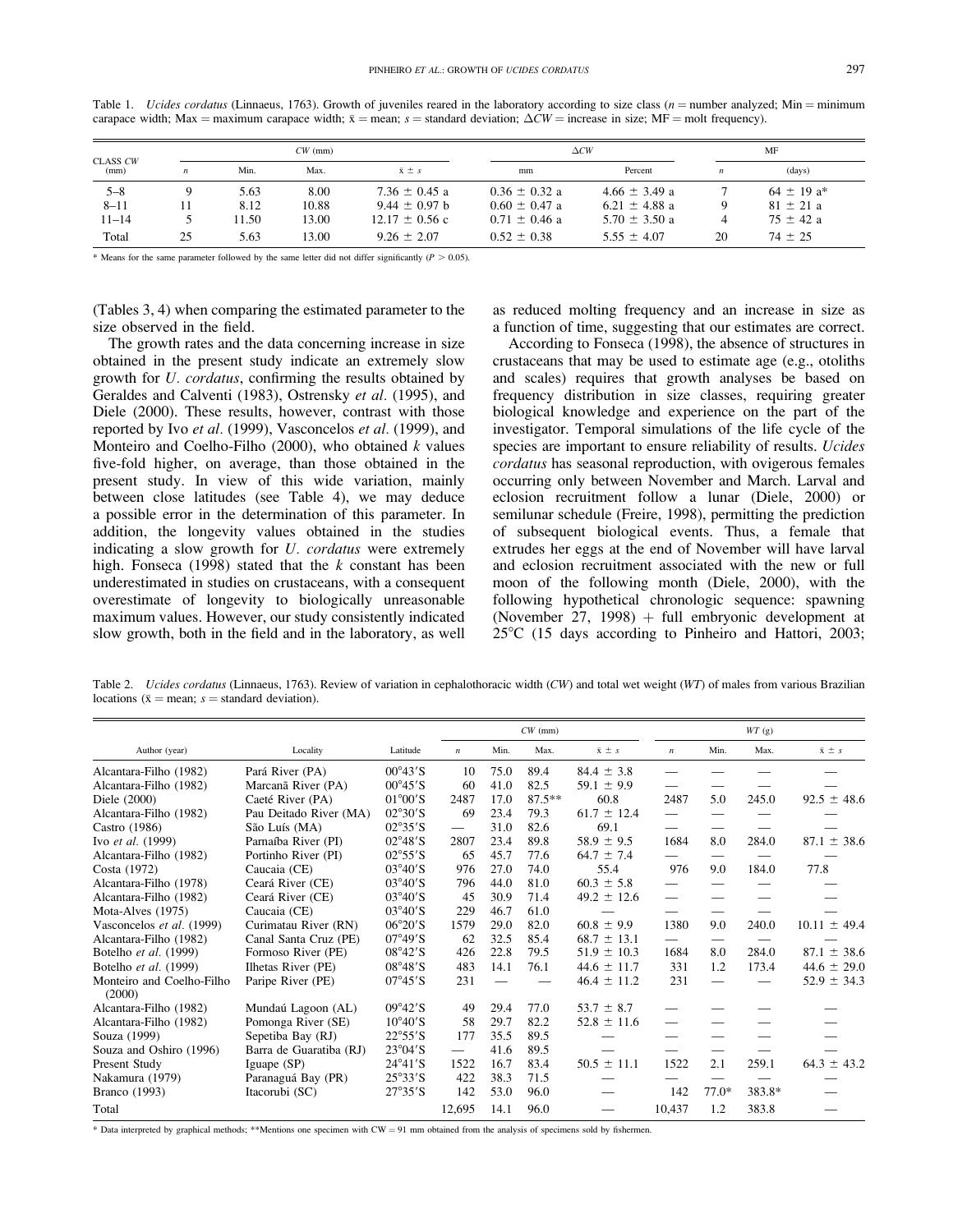Table 3. Ucides cordatus (Linnaeus, 1763). Review of variation in cephalothoracic width (CW) and total wet weight (WT) of females from various Brazilian locations ( $\bar{x}$  = mean;  $s$  = standard deviation).

|                                     |                         |                           |                          |                          | $CW$ (mm) |                 | WT(g)                    |         |          |                 |  |
|-------------------------------------|-------------------------|---------------------------|--------------------------|--------------------------|-----------|-----------------|--------------------------|---------|----------|-----------------|--|
| Author (year)                       | Locality                | Latitude                  | $\boldsymbol{n}$         | Min.                     | Max.      | $\bar{x} \pm s$ | $\boldsymbol{n}$         | Min.    | Max.     | $\bar{x} \pm s$ |  |
| Alcantara-Filho (1982)              | Marcanã River (PA)      | $00^{\circ}45'$ S         | 40                       | 33.3                     | 71.7      | $51.5 \pm 8.3$  |                          |         |          |                 |  |
| Diele (2000)                        | Caeté River (PA)        | $01^{\circ}00^{\prime}$ S | 1945                     | 14.0                     | 73.0      | 54.6            | 1945                     | 10.0    | 145.0    | $49.5 \pm 22.8$ |  |
| Alcantara-Filho (1982)              | Pau Deitado River (MA)  | $02^{\circ}30^{\prime}S$  | 30                       | 35.5                     | 63.5      | $51.6 \pm 8.6$  | $\overline{\phantom{0}}$ |         |          |                 |  |
| Castro (1986)                       | São Luís (MA)           | $02^{\circ}35^{\prime}S$  | $\overline{\phantom{0}}$ | 46.0                     | 79.3      | 59.2            | $\overline{\phantom{0}}$ |         |          |                 |  |
| Ivo et al. (1999)                   | Parnaíba River (PI)     | $02^{\circ}48'$ S         | 3303                     | 25.5                     | 83.0      | $56.1 \pm 7.5$  | 2063                     | 25.5    | 83.0     | $56.1 \pm 7.5$  |  |
| Alcantara-Filho (1982)              | Portinho River (PI)     | $02^{\circ}55'$ S         | 36                       | 48.4                     | 73.2      | $59.2 \pm 6.5$  |                          |         |          |                 |  |
| Costa (1972)                        | Caucaia (CE)            | $03^{\circ}40^{\prime}S$  | 1574                     | 32.0                     | 68.0      | 54.5            | 1574                     | 14.0    | 120.0    | 72.2            |  |
| Alcantara-Filho (1978)              | Ceará River (CE)        | $03^{\circ}40^{\prime}$ S | 1092                     | 34.0                     | 75.0      | $56.9 \pm 4.6$  | $\overline{\phantom{0}}$ |         |          |                 |  |
| Alcantara-Filho (1982)              | Ceará River (CE)        | $03^{\circ}40^{\prime}S$  | 40                       | 29.9                     | 62.1      | $46.2 \pm 10.0$ | $\overline{\phantom{0}}$ |         |          |                 |  |
| Mota-Alves (1975)                   | Caucaia (CE)            | $03^{\circ}40^{\prime}S$  | 276                      | 45.7                     | 60.6      |                 |                          |         |          |                 |  |
| Vasconcelos et al. (1999)           | Curimatau River (RN)    | $06^{\circ}20'$ S         | 1443                     | 24.0                     | 81.0      | $58.9 \pm 10.9$ | 1186                     | 4.1     | 216.0    | $85.6 \pm 48.9$ |  |
| Monteiro and Coelho-Filho<br>(2000) | Paripe River (PE)       | $07^{\circ}45'$ S         | 154                      | $\overline{\phantom{0}}$ |           | $40.6 \pm 7.9$  | 154                      |         |          | $35.1 \pm 20.7$ |  |
| Alcantara-Filho (1982)              | Canal Santa Cruz (PE)   | $07^{\circ}49'$ S         | 13                       | 41.5                     | 73.7      | $62.0 \pm 10.7$ | 455                      | 8.5     | 125.2    | $56.6 \pm 24.4$ |  |
| Botelho et al. (1999)               | Formoso River (PE)      | $08^{\circ}42'$ S         | 532                      | 26.2                     | 70.0      | $50.9 \pm 7.7$  | 331                      | 3.5     | 110.6    | $39.2 \pm 19.6$ |  |
| Botelho et al. (1999)               | Ilhetas River (PE)      | $08^{\circ}48'$ S         | 470                      | 4.3                      | 66.6      | $43.8 \pm 8.5$  | $\qquad \qquad$          |         |          |                 |  |
| Alcantara-Filho (1982)              | Mundaú Lagoon (AL)      | $09^{\circ}42'$ S         | 51                       | 31.6                     | 63.4      | $52.5 \pm 7.2$  | $\overline{\phantom{0}}$ |         |          |                 |  |
| Alcantara-Filho (1982)              | Pomonga River (SE)      | $10^{\circ}40^{\prime}$ S | 42                       | 34.7                     | 63.2      | $51.5 \pm 6.0$  | $\overline{\phantom{0}}$ |         |          |                 |  |
| Souza (1999)                        | Sepetiba Bay (RJ)       | $22^{\circ}55'$ S         | 83                       | 41.4                     | 68.6      |                 |                          |         |          |                 |  |
| Souza and Oshiro (1996)             | Barra de Guaratiba (RJ) | $23^{\circ}04^{\prime}S$  |                          | 29.6                     | 89.5      |                 |                          |         |          |                 |  |
| Present Study                       | Iguape (SP)             | $24^{\circ}41'$ S         | 1199                     | 14.8                     | 78.1      | $46.0 \pm 8.6$  | 1199                     | 1.5     | 173.3    | $44.9 \pm 25.0$ |  |
| Nakamura (1979)                     | Paranaguá Bay (PR)      | $25^{\circ}33^{\prime}S$  | 390                      | 38.3                     | 71.5      |                 |                          |         |          |                 |  |
| <b>Branco</b> (1993)                | Itacorubi (SC)          | $27^{\circ}35'$ S         | 16                       | 48                       | 77        |                 | 16                       | $44.7*$ | $175.3*$ |                 |  |
| Total                               |                         |                           | 12,729                   | 4.3                      | 89.5      |                 | 8,923                    | 1.5     | 216.0    |                 |  |

\* Data interpreted by graphical methods.

Rodrigues,  $1982$ ) = larval eclosion one day before the new moon (December 17, 1998) + full larval development (30 days according to Rodrigues and Hebling, 1989; Diele,  $2000$  = recruitment of megalopae (CW = 1.51 mm according to Diele, 2000) at the new moon of the following month (January 16, 1999) + a 22.6% increase in size/ fortnight (Diele,  $2000 = 17.4$  mm young on July 3, 1999; therefore, eight months after spawning, explaining the occurrence of a 13 mm juvenile in August, 1999.

The longevity of crustaceans may be overestimated by the equation of Taylor (1958) because it depends on the estimate of the  $k$  constant, usually underestimated by most authors (Fonseca, 1998). In addition, Taylor's equation was developed for teleost fish, which reach their maximum age at 95% of the asymptotic size. Nevertheless, our estimate of the  $k$  constant for  $U$ . *cordatus* generated biologically compatible longevity values, in contrast to the values obtained for  $CW_{99\%}$ , which resulted in 50% older ages (16.5) to 17.4 years). The longevity estimated by FiSAT resulted in ages more compatible with larger specimens previously recorded at other Brazilian locations (see Tables 2 and 3), showing similarity with the largest animals captured in the field for both sexes (males, 9.2 years ; females, 8.3 years). Even though the data reported by Diele (2000) indicate a slow growth for U. cordatus, the estimated longevity generated extremely long life spans (males, 27.2 years;

Table 4. Review of the parameters estimated for the size and weight growth curves for species of the genus Ucides (CW = cephalothoracic width;  $CW_{\infty}$  = asymptotic size of the growth curve;  $k =$  growth constant;  $t_0 =$  age soon after eclosion;  $\Phi' =$  size growth performance index;  $WT =$  wet weight;  $WT_{\infty} =$ asymptotic weight of the weight growth curve;  $b =$  constant of the power function for the WT/CW relationship;  $\Phi =$  size weight performance index;  $M =$  males;  $F =$  females;  $VB =$  nonseasonal von Bertalanffy model;  $VBS =$  seasonal von Bertalanffy model).

| Species             | Author (Year)                       | Local                | Latitude                  | Sex    | Model                   | $CW_{\infty}$<br>(mm) | k<br>(years) | $t_{0}$<br>(years)            | $\Phi'$              | $WT_{\infty}$<br>(g) | b            | Φ                    |
|---------------------|-------------------------------------|----------------------|---------------------------|--------|-------------------------|-----------------------|--------------|-------------------------------|----------------------|----------------------|--------------|----------------------|
| Ucides cordatus     | Diele (2000)                        | Caeté River (PA)     | $01^{\circ}00^{\prime}$ S | M<br>F | <b>VB</b><br><b>VB</b>  | 89.0<br>72.5          | 0.15<br>0.18 |                               | $1.07**$<br>$0.97**$ | 283.7<br>147.3       | 2.95<br>2.86 | $0.81**$<br>$0.70**$ |
|                     | Ivo et al. (1999)                   | Parnaíba River (PI)  | $02^{\circ}48'$ S         | M<br>F | <b>VB</b><br><b>VB</b>  | $94.3*$<br>$85.2*$    | 1.22<br>1.20 | $\overbrace{\phantom{aaaaa}}$ | $4.04*$<br>$3.94*$   | 333.9*<br>224.9*     | 2.91<br>2.85 | $1.77*$<br>$1.65*$   |
|                     | Vasconcelos et al. (1999)           | Curimatau River (RN) | $06^{\circ}20'$ S         | M<br>F | <b>VB</b><br><b>VB</b>  | $90.8*$<br>87.9*      | 1.20<br>0.90 |                               | $3.99*$<br>$3.84*$   | 381.3*<br>267.9*     | 3.12<br>3.15 | $1.80*$<br>$1.57*$   |
|                     | Monteiro and<br>Coelho-Filho (2000) | Paripe River (PE)    | $07^{\circ}45'$ S         |        | <b>VB</b>               | $77.8*$               | 0.96         |                               | $3.76*$              |                      |              |                      |
|                     | Present study                       | Iguape $(SP)$        | $24^{\circ}14'$ S         | M<br>F | <b>VB</b><br><b>VBS</b> | 90.3<br>88.6          | 0.28<br>0.26 |                               | 1.36<br>1.31         | 281.7<br>259.5       | 2.99<br>2.86 | 1.08<br>1.02         |
| Ucides occidentalis | Poma-Sánchez (1995)                 | Tumbes (Peru)        | $03^{\circ}30^{\prime}S$  | M<br>F | VB.<br>VB.              | 119.51<br>112.75      | 1.20<br>0.90 | 0.712<br>0.749                | $4.16*$<br>$4.08*$   |                      |              |                      |

\* Data not cited by the author but calculated from his published data; \*\*The data were converted because the author used a Neperian logarithm (nl) to represent the index.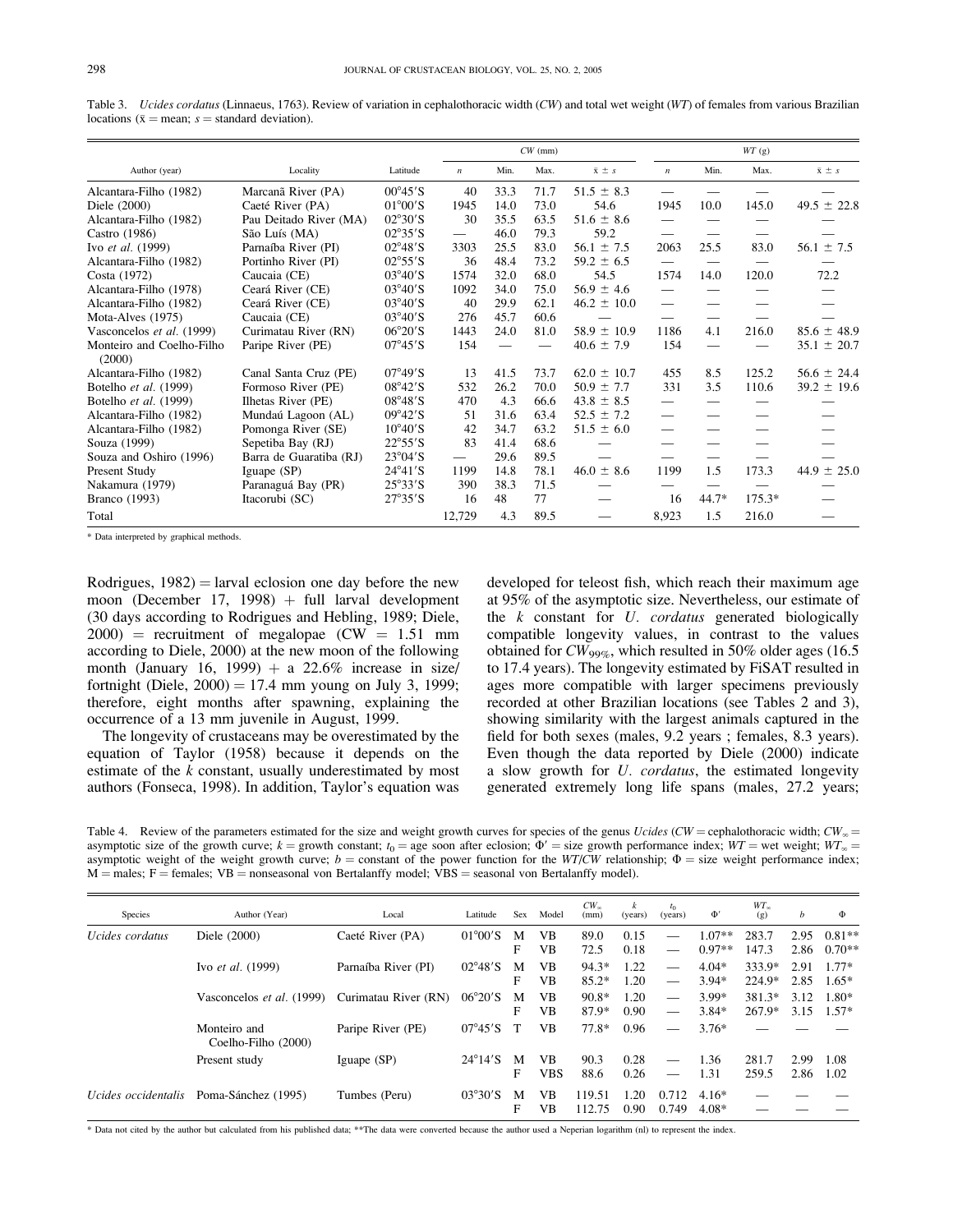females, 27.6 years), perhaps indicating an underestimate of the  $k$  constant (see Fig. 5). According to the authors who propose a rapid growth for this species, the estimated ages ranged from 1.9 to 2.8 years (Ivo et al., 1999; Vasconcelos et al., 1999), values that are not consistent with schedules for each consecutive stage of the life history, as previously demonstrated.

Koch (1999) classified Ucides cordatus as herbivorous, mainly feeding on senescent leaves available on the mangrove swamp substrate, in agreement with other investigators (Geraldes and Calventi, 1983; Nascimento, 1993). The biochemical composition of senescent leaves may be one of the main causes of the reduced growth rate of U. cordatus, since Wolcott and Wolcott (1987) detected a limitation of Cardisoma guanhumi growth when the species was submitted to low nitrogen concentrations. High tannin concentrations may also cause the same effect, with reports of growth reduction or even interruption in some arthropods (Fleck and Layne, 1990).

The seasonal model of von Bertalanffy was effective in representing the growth of U. cordatus females in response to reduced feeding, acting in synergy with environmental factors limiting reproduction. Despite the statistical significance of the seasonal oscillation growth constant for males  $(C < 0.3)$ , its magnitude was negligible to represent seasonality, making this model similar to the nonseasonal one.

Larger specimens undergo only one molt per year after the pubertal molt (Nascimento, 1982). This molt event (reproductive or nuptial molt) was observed mainly in October–November before the ''crab walk'' behavior (or ''andada''), when all the crabs leave their burrows, and form pair-bonds and copulate (Góes et al., 2000). This fact explains the reduced mean increase in size of adults of the same age range, with signs of a second annual molt appearing to be present for males measuring 40 mm to 65 mm (for example, during the transition from January–April to May–August), implying a greater growth rate for females.

The greater size increase rate occurred during the transition from September–December to January–April (Fig. 3A, B), and was evident among females starting from 30 mm. Below this size, females have a greater increase in size (for example, cohort 1 in the transition between May– August and September–December), in agreement with Diele (2000), who observed a 13% mean increase in specimens ranging 20 mm to 30 mm in size, reduced three-fold from 50 mm. The cohort 1 of females (Fig. 3B) indicates that females measuring 35–45 mm become adults after the puberty molt in the transition between September–December and January–April, when they acquire morphological and physiological maturity (Hattori, 2002). Starting from this size, the females show a reduced growth rate, which increases again two years later between September– December and January–April, when a subsequent significant increase in size indicates the allometric alteration of the cephalothorax of this species (45–65 mm). For males, the higher increments in size also occurred during the transition between September–December and January–April, although during the first year there was a change in the growth rate of the first gonopod pair, followed by the puberty molt in the



Fig. 5. Ucides cordatus (Linnaeus, 1763). Comparison of curves of the growth of size (A) and weight (B) obtained for each sex at Iguape (SP), Brazil (24°14′S = present study) and Caeté (PA), Brazil (01°00′S = Diele, 2000).

following year, when the male acquires functional maturity (Hattori, 2002).

Ucides cordatus reached functional maturity at an age about 81% higher than that of species of the genus Callinectes (Branco and Masunari, 1992; Branco and Lunardón-Branco, 1993) and six times higher than that of Arenaeus cribrarius, which reaches sexual maturity at six months of age (Pinheiro and Fransozo, 1998). In U. occidentalis, studied by Poma-Sánchez (1995) and Rujel-Mena (1996), physiological maturity occurs at nine months; therefore, it is four times quicker than that obtained in the present study for U. cordatus. This is due to the large growth constant of U. occidentalis, which was four-fold higher than that of *U. cordatus* in Iguape (Table 4), showing the importance of the  $k$  constant in these estimates.

The similar  $t_0$  values obtained for the first juvenile stage on the basis of the growth curves for each sex indicate that the mathematical models represent the growth of the species during the larval phase, in contrast to the data reported by other investigators who studied shrimp (D'Incao, 1984) and brachyurans (D'incao et al., 1993; Pinheiro and Hattori, unpublished data). This was possibly due to the similarity of the growth rates  $(k)$  and asymptotic size  $(CW_{\infty})$  for U. cordatus in a comparison between the sex, in contrast to the data obtained by the authors cited above.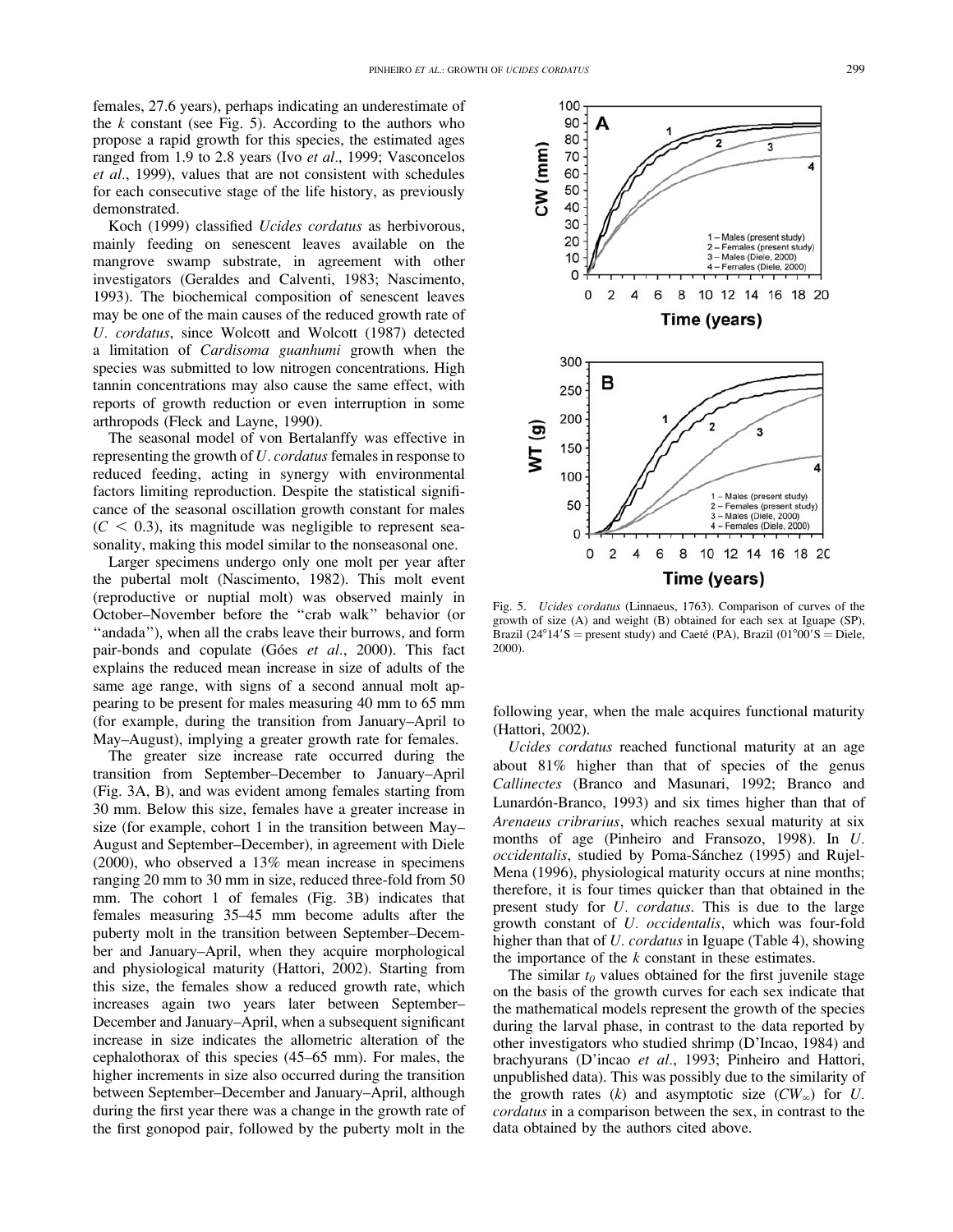The reduced growth rate of U. cordatus in terms of size and weight is a source of concern because of the continued intensity of the harvest, which has been increasing every year. The absence of a plan for the management of the species, especially where its harvesting rate is high, has already caused a reduction in size in specimens from the Brazilian North (Gondim and Araújo, 1996). The difficulty in optimizing the larval production of this species in the laboratory, because of a high mortality caused by the need for specific live food in this phase, has been a limiting factor. In this respect, the management of natural populations of these species still seems to be the best solution for the sustained exploitation of this resource.

#### Growth in the Laboratory

The juvenile phase of crustaceans is characterized by a greater increase in size and molting frequency, followed by a gradual decrease after the pubertal molt (Hartnoll, 1982). In the present study, due to the controlled environmental conditions and the reduced size amplitude of the specimens analyzed (5.63–13.00 mm), this did not occur, in contrast to the data reported by Diele (2000), who showed different size increase rates both in captivity (1.2– 11.5 mm  $\approx$  J<sub>I</sub> to J<sub>XIII</sub>) and in the field (20.5–82.4 mm).

In crustaceans, the greater increase in size during the juvenile phase reduces the time for the critical phase of development. In the present study, the mean increment rate for the same amplitude of size variation was about four times lower than that obtained by Diele (2000), with a molting frequency about twice lower. These differences were due to the different types of management used in these experiments, because Diele (2000) reared his specimens in containers with mangrove sediment and kept them under natural temperature/photoperiod conditions, feeding them Rizophora mangle leaves. Certainly, Diele (2000) used mangrove sediment to reduce animal stress, while in the present study, and in the study presented by Geraldes and Calventi (1983), PVC tubes were used to this purpose.

The nutritional aspect of a diet has an important effect on the growth of an organism. Despite the high specificity of U. cordatus for senescent mangrove leaves, offering an alternative diet to optimize the growth in size and weight is a common procedure that was used in previous studies (Geraldes and Calventi, 1983; Ostrensky et al., 1995). Ostrensky et al. (1995) observed that a mixed diet consisting of vegetables, mangrove leaves, and fish quadrupled the growth rate when compared to a diet consisting only of mangrove leaves. These authors recorded a 1.7-fold higher growth rate using larger specimens (mean size of 47.8 mm), in contrast to Geraldes and Calventi (1983) who worked with smaller animals (16.0–24.8 mm), with an increment rate four times lower than that detected in the present study. The method used by Geraldes and Calventi (1983) differed from that used in the present study only in terms of diet (vegetables, banana leaves, and mangrove leaves) and by the fact that the animals were reared under conditions of light deprivation. Thus, in addition to the nutritional component, photoperiod seems to have a negative effect on the growth of U. cordatus, confirming the results reported by Costlow and Bookhout (1968) and Leffler (1972). Comparison of the data obtained shows that constancy of photoperiod may lead to

homogeneity in animal size, in addition to minimizing the rate of increase in size.

On the basis of the information obtained, rearing U. cordatus in captivity still depends on the development and testing of potential diets that will optimize their growth and weight gain.

#### **ACKNOWLEDGEMENTS**

We are grateful to FAPESP for financial support to the Uçá I Project (Grant # 98/6055-0) and for a Technical Habilitation Fellowship Level III to the second author (Grant # 00/04051-9). We also thank the remaining members of the Research Group in Crustacean Biology (CRUSTA), and the Biologist Maristela D'Andrea Baveloni in particular, for help with the collection and measurements of the specimens.

#### LITERATURE CITED

- Bhattacharya, C. G. 1967. A simple method of resolution of a distribution into Gaussian components.—Biometrics 23: 115–135.
- Botelho, E. R. O, A. F. Dias, and C. T. C. Ivo. 1999. Estudo sobre a biologia do caranguejo Uçá, Ucides cordatus cordatus (Linnaeus, 1763), capturado nos estua´rios dos Rios Formoso (Rio Formoso) e Ilhetas (Tamandaré), no Estado de Pernambuco.—Boletim Técnico Científico do CEPENE, Tamandaré 7: 117-145.
- Branco, J. O., and M. J. Lunardón-Branco. 1993. Crescimento e tamanho de primeira maturação em Callinectes ornatus Ordway, 1863 (Decapoda: Portunidae) da região de Matinhos, Paraná, Brasil.-Arquivo de Biologia e Tecnologia 36: 497–503.
- -, and S. Masunari. 1992. Crescimento de Callinectes danae Smith (Decapoda, Portunidae) da Lagoa da Conceição, Florianópolis, Santa Catarina, Brasil.—Revista Brasileira de Zoologia 9: 53–66.
- Costlow, J. D., Jr., and C. G. Bookhout. 1968. The effect of the environmental factors on the development of the land crab, Cardisoma guanhumi Latreille.—American Zoologist 8: 399–410.
- D'Incao, F. 1984. Estudo sobre o crescimento de Penaeus(Farfantepenaeus) paulensis Pérez Farnfante, 1967 da Lagoa dos Patos, RS, Brasil (Decapoda, Penaeidae).—Atlântica 7: 73-84.
- M. L. Ruffino, K. G. Silva, A. C. Braga, and L. H. C. Marques. 1993. Crescimento de Chasmagnathus granulata Dana, 1851, em um marisma do estuário da Lagoa dos Patos, RS (Decapoda: Grapsidae). Revista Brasileira de Biologia 4: 637–643.
- Diele, K. 2000. Life history and population structure of the exploited mangrove crab Ucides cordatus cordatus (Linnaeus, 1763) (Decapoda: Brachyura) in the Caeté Estuary, North Brazil.---Doctoral Thesis, Universidade de Bremen, Bremen, Alemanha. 116 pp.
- Du Preez, H. H., and A. McLachlan. 1984. Biology of the three spot swimming crab Ovalipes punctatus (De Haan) III. Reproduction, fecundity and egg development.—Crustaceana 47: 285–297.
- Fausto-Filho, J. 1968. Crustáceos decápodos de valor comercial ou utilizados como alimento no nordeste brasileiro.—Boletim da Sociedade Cearense de Agronomia 9: 27–28.
- Fernandéz, L., E. González-Gurriarán, and J. Freire. 1991. Population biology of Liocarcinus depurator (Brachyura, Portunidae) in mussel culture areas in the Ría de Arousa (Galicia, NW Spain).—Journal of the Marine Biological Association of the United Kingdom 71: 375–390.
- Fleck, D. C., and J. N. Layne. 1990. Variation in tannin activity of acorns of seven species of central Florida oaks.—Journal of Chemical Ecology 16: 2925–2934.
- Fonseca, D. B. 1998. Kalliapseudes schubartii Mañe-Garzón, 1949 (Crustacea, Tanaidacea): Comparação entre metodologias de análise de crescimento e dinâmica populacional da espécie.—Master's Thesis, Fundação Universidade do Rio Grande (FURG), Rio Grande, RS. 103 pp.
- Fonteles-Filho, A. A. 1989. Resursos Pesqueiros: Biologia e Dinâmica Populacional.—Imprensa Oficial do Ceará, Fortaleza. 296 pp.
- Freire, A. S. 1998. Dispersão larval do caranguejo do mangue Ucides cordatus (L. 1763) em manguezais da Baía de Paranaguá, Paraná. Doctoral Thesis, Instituto Oceanográfico da Universidade de São Paulo (IO/USP), São Paulo, SP,  $67p. + XXVI$  tabs.  $+27$  figs.
- Gayanilo, F. C., Jr, P. Sparre, and D. Pauly. 1996. FAO-ICLARM Stock assessment tools. User's Manual.—Computerized Information Series - Fisheries, Rome. 23 pp.